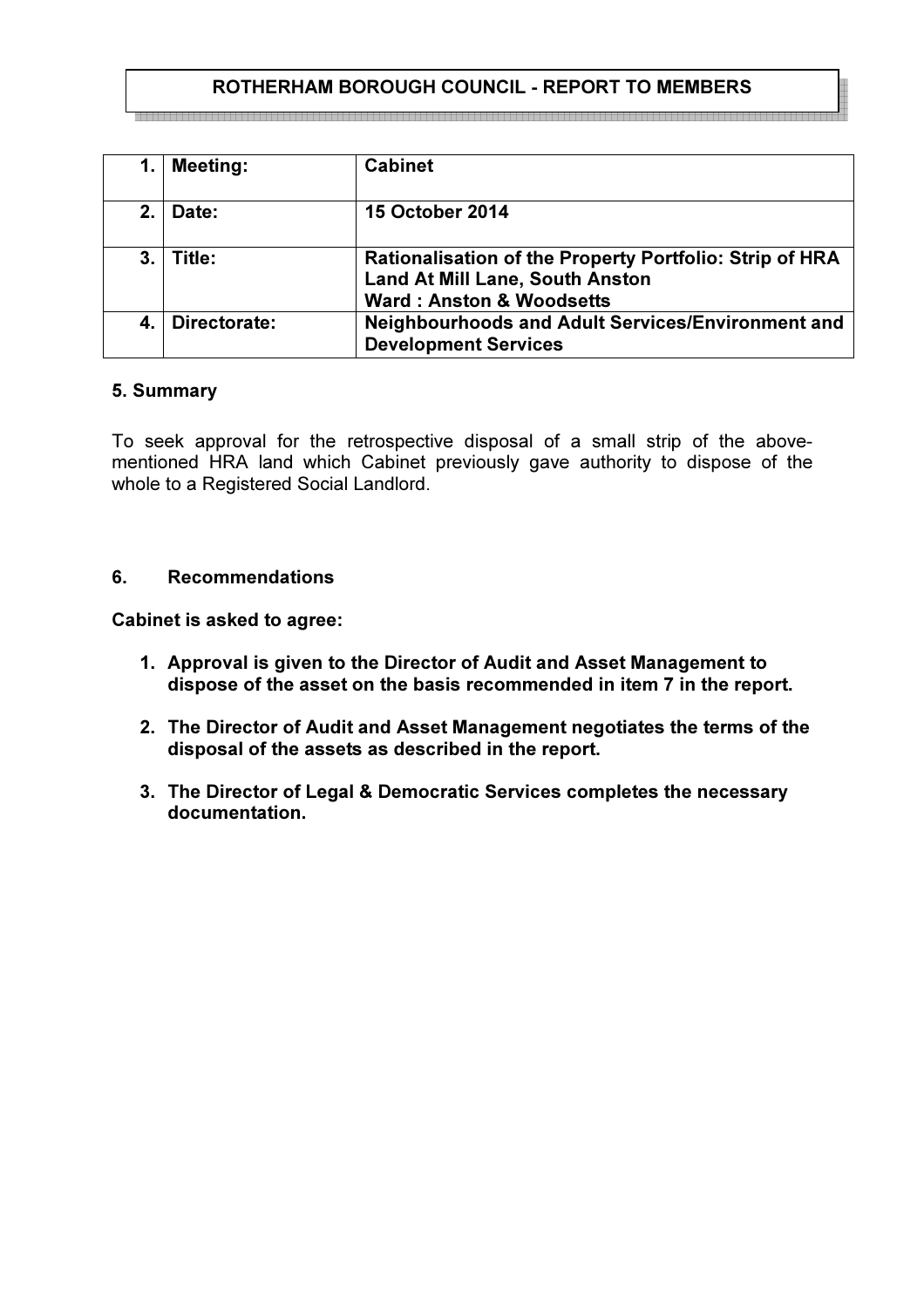## 7. Proposals and Details

On the 13 March 2013 Cabinet resolved to dispose of a former Neighbourhoods held cleared Housing Revenue Account garage site (edged blue and red at Appendix 1) at Mill Lane, South Anston to Johnnie Johnson (JJ) Housing (a registered social landlord) for the development of  $4 \times 2$  bed units for shared ownership. The price agreed for the site was £20,000, based upon the social housing £5,000 per plot basis. JJ Housing subsequently obtained planning consent for 2 x 2 bedroomed semi detached properties.

Following protracted negotiations on the sale with the RSL, they subsequently withdrew from the transaction due to the need for considerable drainage infrastructure works which rendered the scheme unviable.

Shortly after this, the Estates Team were contacted by Network Rail requesting consent to erect a temporary site compound within the Mill Lane Site (edged blue at Appendix 1) in order to carry out site investigations and emergency works to the adjoining rail embankment.

Estates had been advised that this stretch of the embankment had been identified as weak and was under regular inspections by Network Rail. The site inspection carried out was to identify how to provide long term stability to the embankment in order to reduce the risk of potential line closure on the well used passenger/freight line.

Following this inspection, works were identified that required an 85 square metre strip (edged red at Appendix 1) to enable the embankment to be stabilised. It was also identified that these works had to be carried out at the time and prior to purchase of the land.

Rather than using their statutory powers to compulsory purchase the land required, Network Rail have requested to retrospectively purchase this land by agreement.

To this effect a capital sum of £30,000 has been agreed, plus all the Council's Legal and Professional fees in dealing with this transaction.

Colleagues in Neighbourhoods & Adult Services are currently conducting a review of potential housing sites, and it is anticipated that the remainder of this site (edged blue at Appendix 1), if the drainage issues can be resolved, could be utilised for new Council Housing.

## 8. Finance

As this is HRA land, the £30,000 capital receipt will support the HRA Capital Programme.

| Revenue Costs : | Review: N/A                                                |
|-----------------|------------------------------------------------------------|
|                 | Marketing: $N/A$ – purchaser to pay disposal fee of £1,000 |
|                 | Legal Services: $N/A$ – purchaser to pay all legal fees    |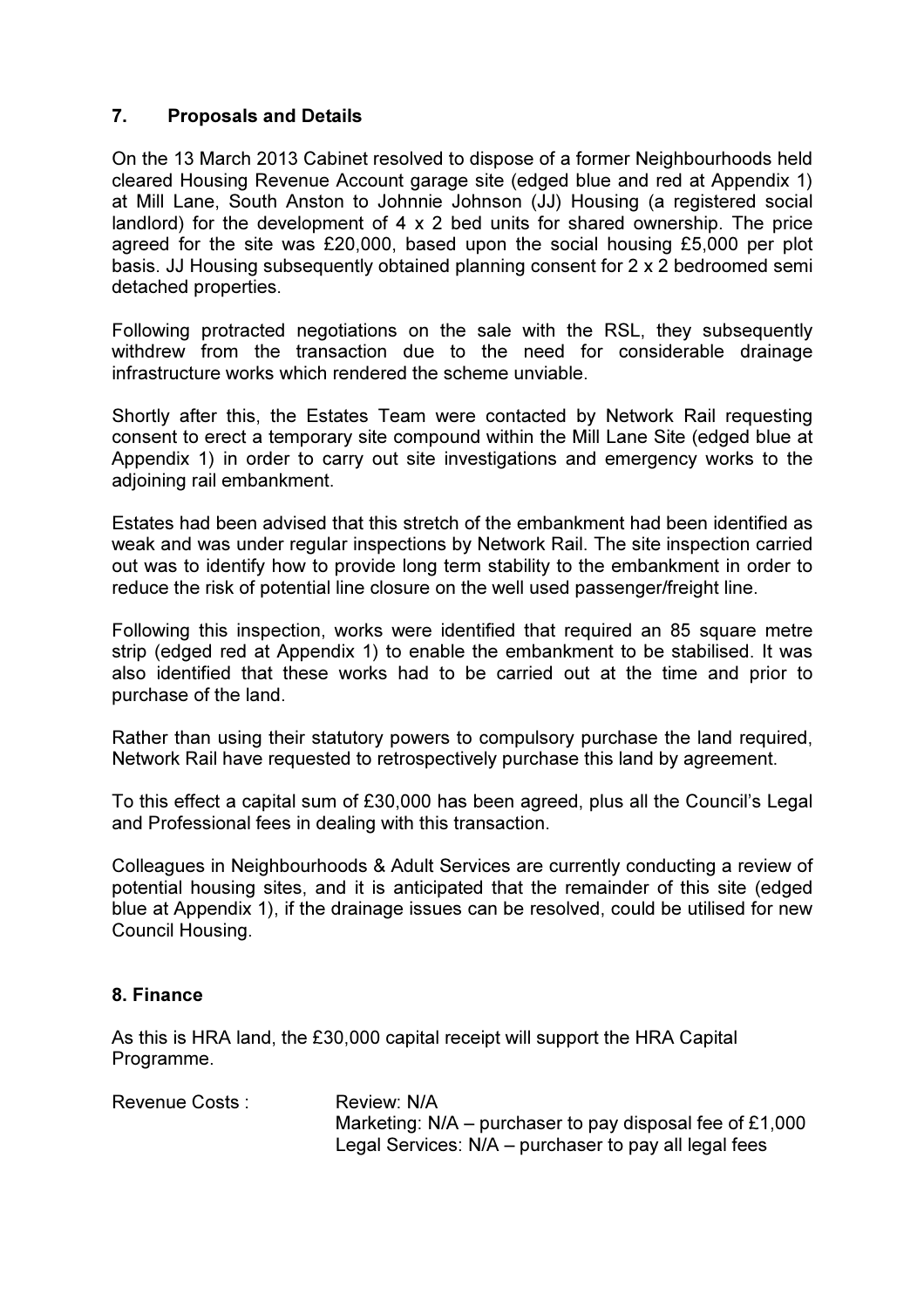Maintenance costs until disposal based on a 12 month period: None VAT applicable: VAT exempt sale

### 9. Risks and Uncertainties

None Reported

.

### 10. Policy and Performance Agenda Implications

A future sale of the asset will support the following corporate priorities and achievements:

• The strip of land formed part of a renewal/upgrade of rail network infrastructure to secure the long term viability of the line and avoiding potential disruption. This therefore promotes sustainability and would reduce CO2 emissions.

### 11. Background Papers and Consultation

13 March 2013 Cabinet Report - Land disposal to enable Affordable Housing Developments at Mill Lane (South Anston) & Leicester Rd, Dinnington

21 August 2014 Capital Strategy and Asset Review Team Report - Rationalisation of the Property Portfolio: Strip of HRA Land At Mill Lane, South Anston Ward : Anston & Woodsetts

Cabinet Member for Neighbourhoods and Adult Services has been consulted on disposal.

The Ward Member Councillors Burton, Dalton and Jepson were consulted on the  $12<sup>th</sup>$  September 2014. Councillor Dalton has commented that she is in favour of additional Council or Social Housing.

Services Manager, Legal & Democratic Services was consulted on the 18<sup>th</sup> September 2014

The report was approved by the Principal Finance Officer, Resources on 4 August 2014.

Appendix 1 – Site plan & Appendix 2 – Location plan

### Contact Names:

Jonathan Marriott, Principal Estates Surveyor, Department of Audit and Asset Management, ext 23898 jonathan.marriott@rotherham.gov.uk

Colin Earl, Director of Audit and Asset Management, Environment & Development Services, ext 22033 colin.earl@rotherham.gov.uk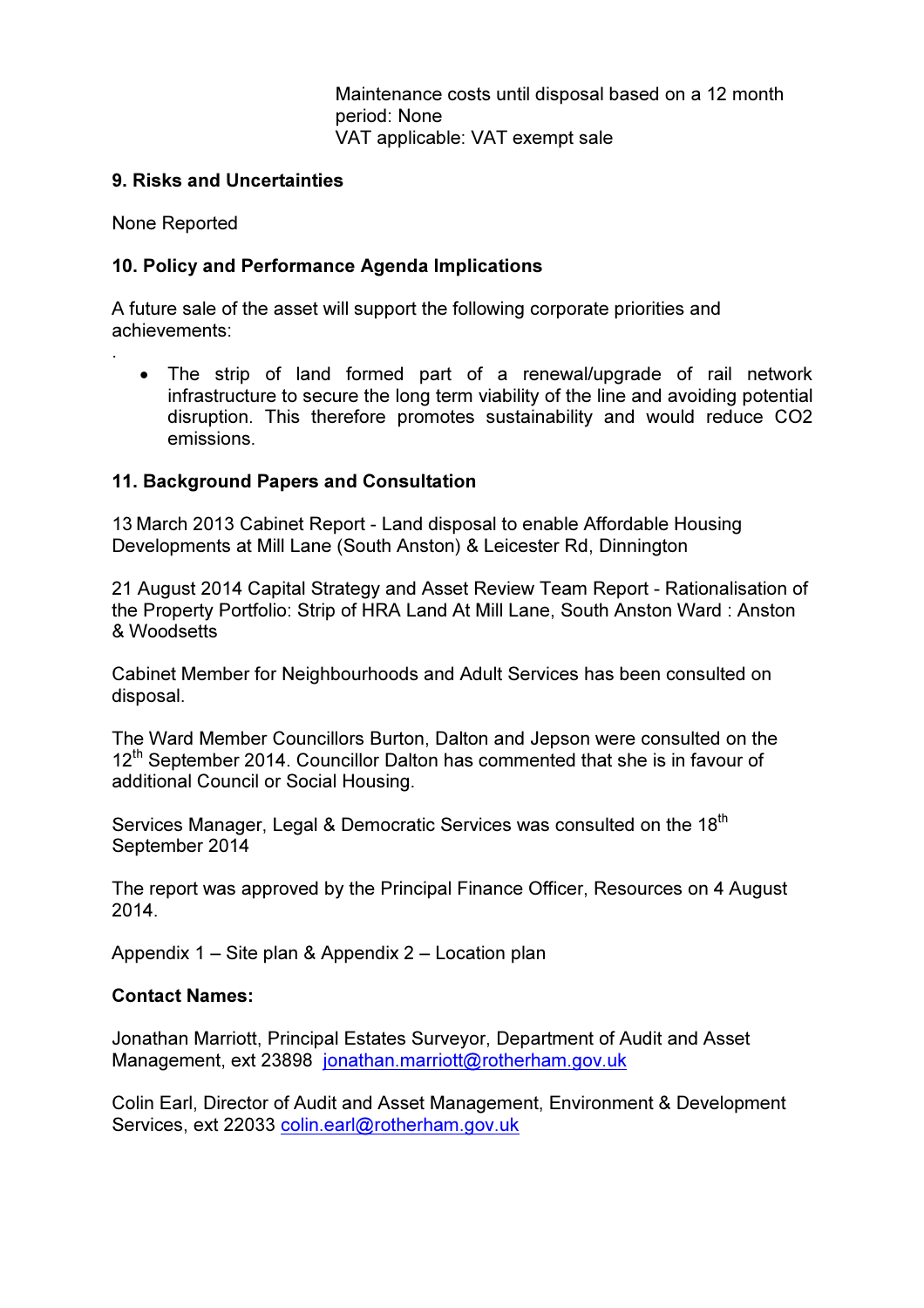